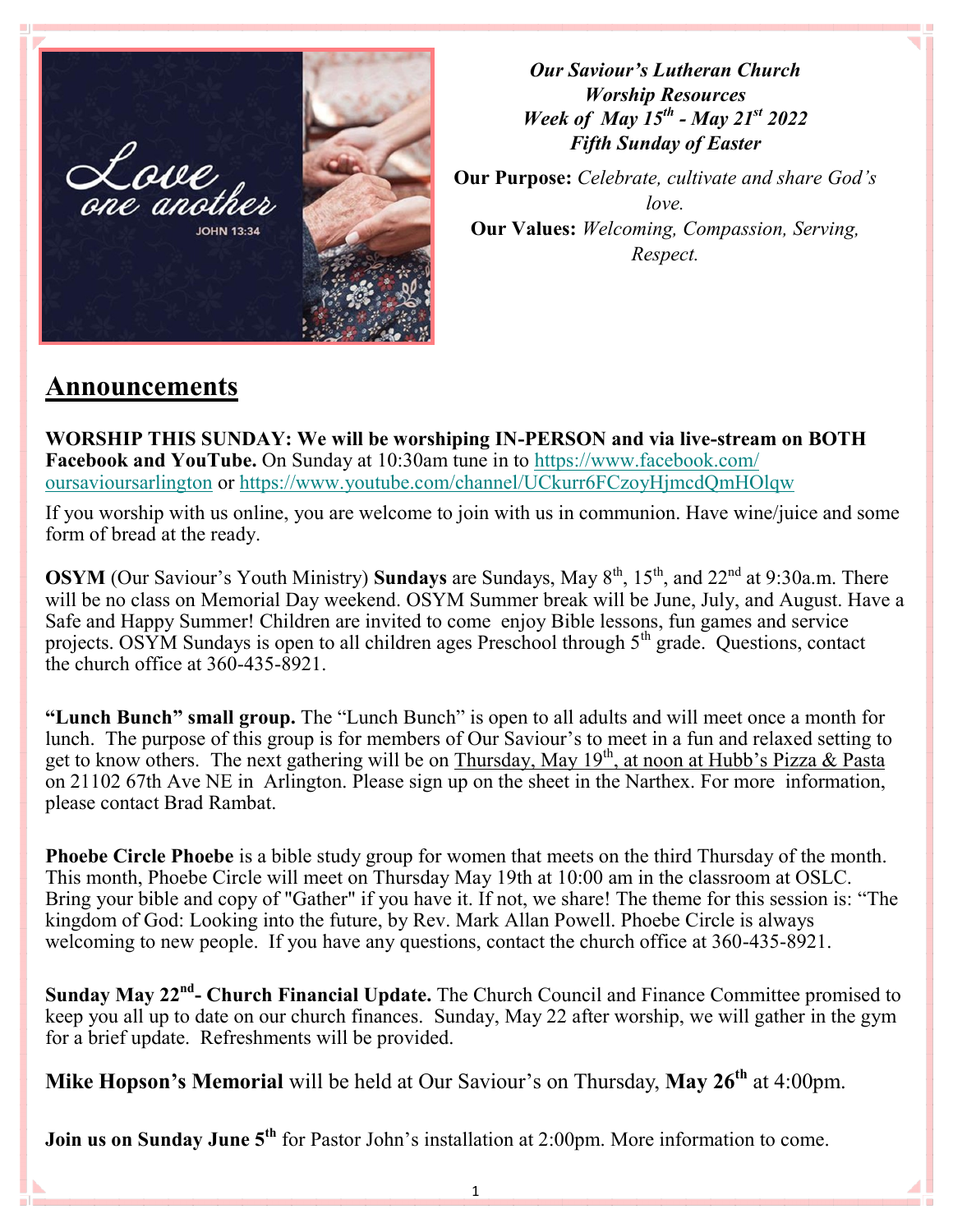## **Announcements**

**Baby Care Kits-**Are you a yard sale shopper? Please consider purchasing items for the Baby Care Kits. Receiving blankets, swaddling blankets, night gowns, jackets with a hood, size 6-24 months, hats, t-shirts (no Onesies). If you have questions, please call the church office at 360-435-8921.

**Mission Circle School Kits.** We are in need of donations of school supplies to fill 50 backpack school kits to send to Lutheran World Relief for children who are living in poverty: 70-sheet spiral notebook, Blue or black pens (no red or gel), Pencil sharpeners, 16 count boxes of crayons, Rulers, Safety scissors (Blunt), #2 pencils-unsharpened.

There is a box marked "School Kit Supplies" in the entryway where you can place any items. Monetary donations are also welcome. Please make checks payable to "Our Saviour's Mission Circle" and on the memo line designate "Backpack School Kits." For any questions, please contact the church office at 360- 435-8921.

**Outreach To The Vulnerable Team:** How can we help with those who need shelter, warmth and food? By providing food items such as canned meat, peanut butter, energy bars, or other non-perishable items that take little or no preparation. You can drop off these items at church from 9am to 2pm Monday to Thursday and I will take them to the Arlington Community Resource Center. For questions or more suggestions on how you can help please call the church office at 360-435-8921. . Thank you.

**North Snohomish County Outreach (NSCO) Laundry Project**: OSLC will provide "Grab and Go" meals for the Laundry Project on June 14<sup>th</sup>. Beth & Greg Husted, Sherry Buller, Sharon Billdt, and Geri Elefson will prepare the meals. The Laundry Project continues to support many people in our community. It allows each participant to wash and dry one large load of laundry with out cost. Access to other social services are also available at each location. The North Snohomish County Outreach is thankful for the dedicated OSLC volunteers who participate each month. The bin for personal hygiene items will remain in the church narthex for your continued support.

**Remember to support Our Saviour's** as all the usual expenses of our church continue each week. Please mail your check to the church or stop by when someone is in the office. Another option is to sign up for **Simply Giving**, which is an automated giving program designed to help you conveniently and consistently contribute to Our Saviour's. If you would like more information, please contact the church office. **Thank you for your giving!**

**Save the Date! July 31, 2022**. The Stillaguamish Cluster Gathering: The group of lay cluster leaders who have been meeting for many months are planning a cluster event for this summer. The goal is to build community and connect with each other again! (It's been awhile!) We will work together to make this fun gathering happen! We need your help! There are many areas to choose from: Worship and Music, Food, Bulletin, Offering Mission, Fun and Games, Promotion/Communication, Set up, Clean up. Please contact the church office at 360-435-8921. We will all meet for an initial planning session together sometime later in May or early June. Please join us!

2 childcare tuition for employees. If interested, please email us your resume, along with a phone number to **Our Saviour's Childcare Center** is looking to hire a lead teacher. M-F, full time position. Experience preferred but willing to train. Qualifications: At least 18 years of age, high school diploma or GED, current DCYF background check, initial 30 hrs. STARS Training, First Aid/CPR, Food Handlers Card, negative TB test (or willing to obtain, initial trainings will be paid for by the Center). We offer 50% off contact you or contact Bev at (360) 435-8922.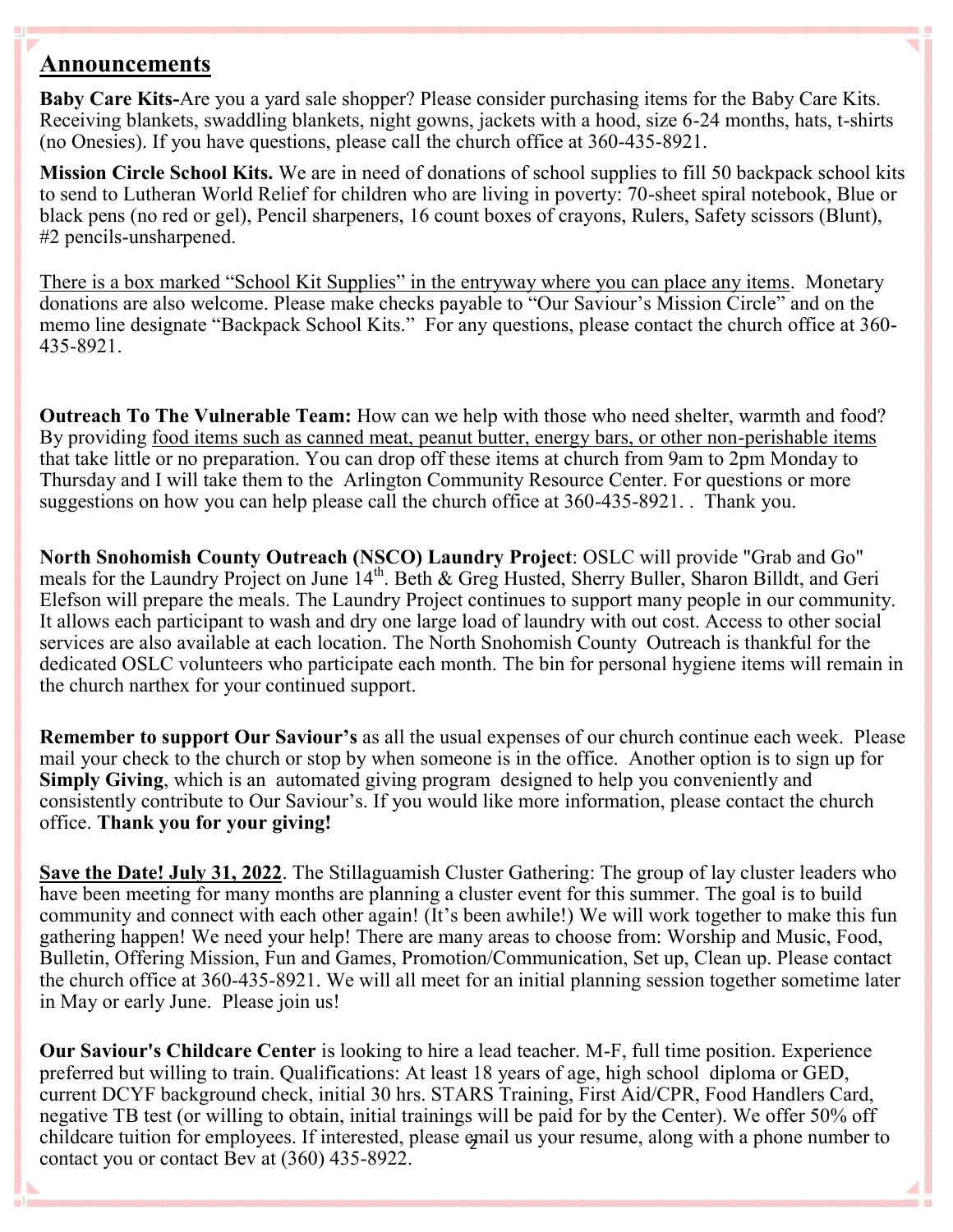## **Fifth Sunday of Easter**

**About worship today** – the worship service is projected on the video monitors. If you'd like to use the worship book we will use "Setting Four" which is found on page 147 in the front portion of the Red Worship book. Songs are found in the latter part of the Red Worship book.

## **Prelude**

D

## **Welcome**

## **Confession and Forgiveness**

Pastor: Let us confess our sin in the presence of God and of one another.

*Silence is kept for reflection.*

Pastor: Most merciful God,

**All: we confess that we are captive to sin and cannot free ourselves. We have sinned against you in thought, word, and deed, by what we have done and by what we have left undone. We have not loved you with our whole heart; we have not loved our neighbors as ourselves. For the sake of your Son, Jesus Christ, have mercy on us. Forgive us, renew us, and lead us, so that we may delight in your will and walk in your ways, to the glory of your holy name. Amen.**

Pastor: In the mercy of almighty God, Jesus Christ was given to die for us, and for his sake God forgives us all our sins. As a called and ordained minister of the church of Christ, and by his authority, I therefore declare to you the entire forgiveness of all your sins, in the name of the Father, and of the Son, and of the Holy Spirit. **Amen.**

| <b>Gathering Song</b>     | Now All the Vault of Heaven Resounds                                                                              | <b>ELW 367</b> |
|---------------------------|-------------------------------------------------------------------------------------------------------------------|----------------|
| Greeting                  |                                                                                                                   | Page 147       |
| <b>Kyrie</b>              |                                                                                                                   | Page 147       |
| <b>Canticle of Praise</b> | "This is the feast"                                                                                               | Page 148       |
|                           | Portions of this liturgy are from Sundays and Seasons.com. Copyright 2016 Augsburg Fortress. All rights reserved. |                |

Reprinted by permission under Augsburg Fortress Liturgies Annual License #23358, Music License: One License A-706884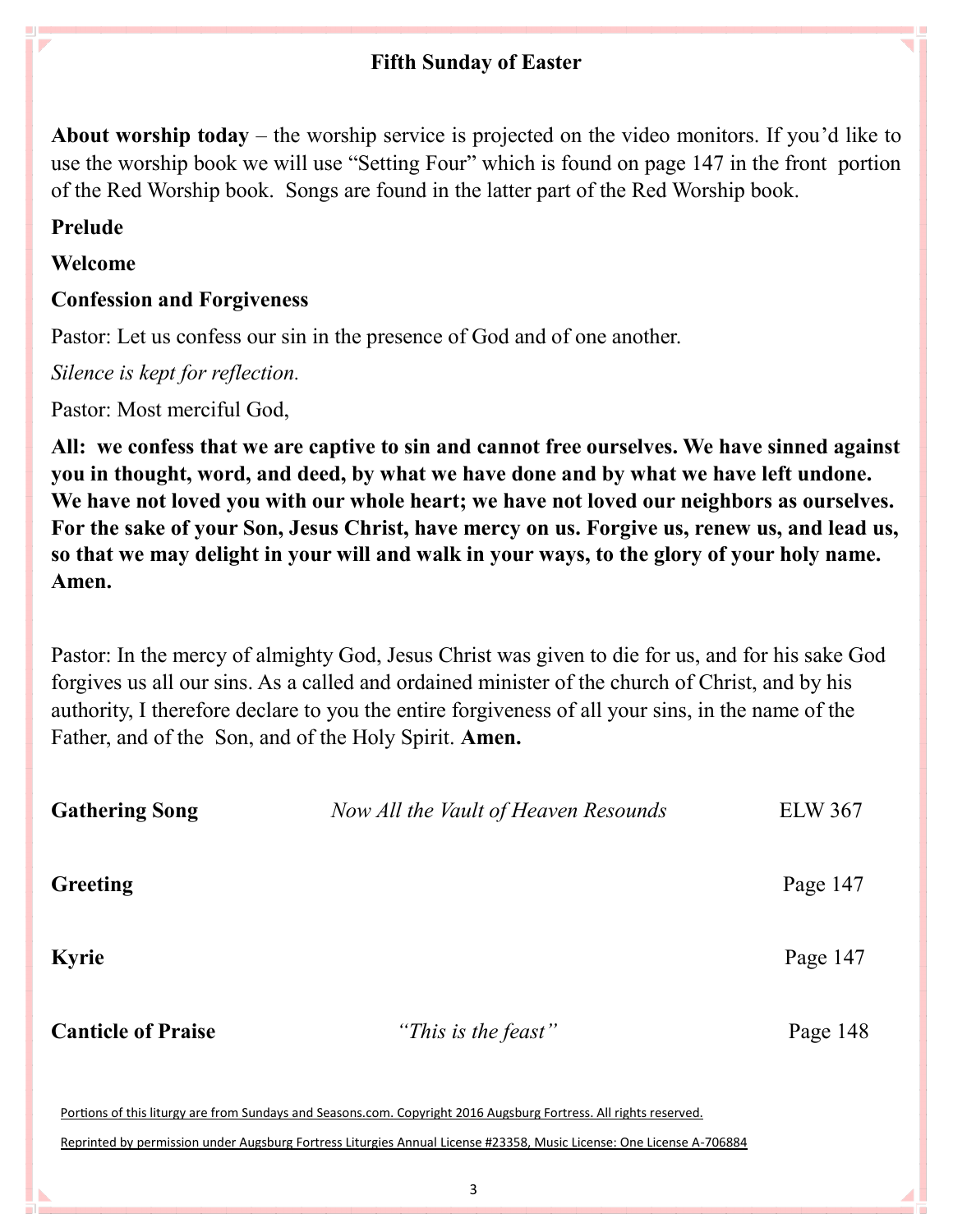**Prayer of the Day** 

**O Lord God, you teach us that without love, our actions gain nothing. Pour into our hearts your most excellent gift of love, that, made alive by your Spirit, we may know goodness and peace, through your Son, Jesus Christ, our Savior and Lord, who lives and reigns with you and the Holy Spirit, one God, now and forever. Amen.**

#### **Psalm: Psalm 148**

*The splendor of the LORD is over earth and heaven. (Ps. 148:13)* 

<sup>1</sup>Hallelujah! Praise the Loro<sup>|</sup> from the heavens; praise God **<sup>|</sup>** in the heights. <sup>2</sup> Praise the LORD, <sup>|</sup> all you angels; **sing praise, all you <sup>|</sup> hosts of heaven.** <sup>3</sup>Praise the Lorp, <sup>|</sup> sun and moon; sing praise, all you **<sup>|</sup>** shining stars. <sup>4</sup>**Praise the Lord, heav- | en of heavens, and you waters a- | bove the heavens.** <sup>5</sup>Let them praise the name  $\frac{1}{2}$  of the LORD, who commanded, and they <sup>|</sup> were created,  $^6$ who made them stand fast forev-  $^|$  er and ever, **giving them a law that shall not <sup>|</sup> pass away. R** <sup>7</sup>Praise the LORD<sup>|</sup> from the earth, you sea monsters **<sup>|</sup>** and all deeps;  $^8$ fire and hail,  $^|$  snow and fog, **tempestuous wind, do- | ing God's will;** <sup>9</sup> mountains <sup>|</sup> and all hills, fruit trees <sup>|</sup> and all cedars; <sup>10</sup>**wild beasts <sup>|</sup> and all cattle, creeping things and <sup>|</sup> flying birds;** <sup>11</sup> sovereigns of the earth <sup>|</sup> and all peoples, princes and all rulers **<sup>|</sup>** of the world; <sup>12</sup>**young <sup>|</sup> men and maidens, old and <sup>|</sup> young together. R**  $^{13}$ Let them praise the name  $\frac{1}{10}$  of the LORD, whose name only is exalted, whose splendor is over <sup>|</sup> earth and heaven.

<sup>14</sup>The Lorp has raised up strength for the people and praise for all <sup>|</sup> faithful servants, **the children of Israel, a people who are near the Lord. <sup>|</sup> Hallelujah! R**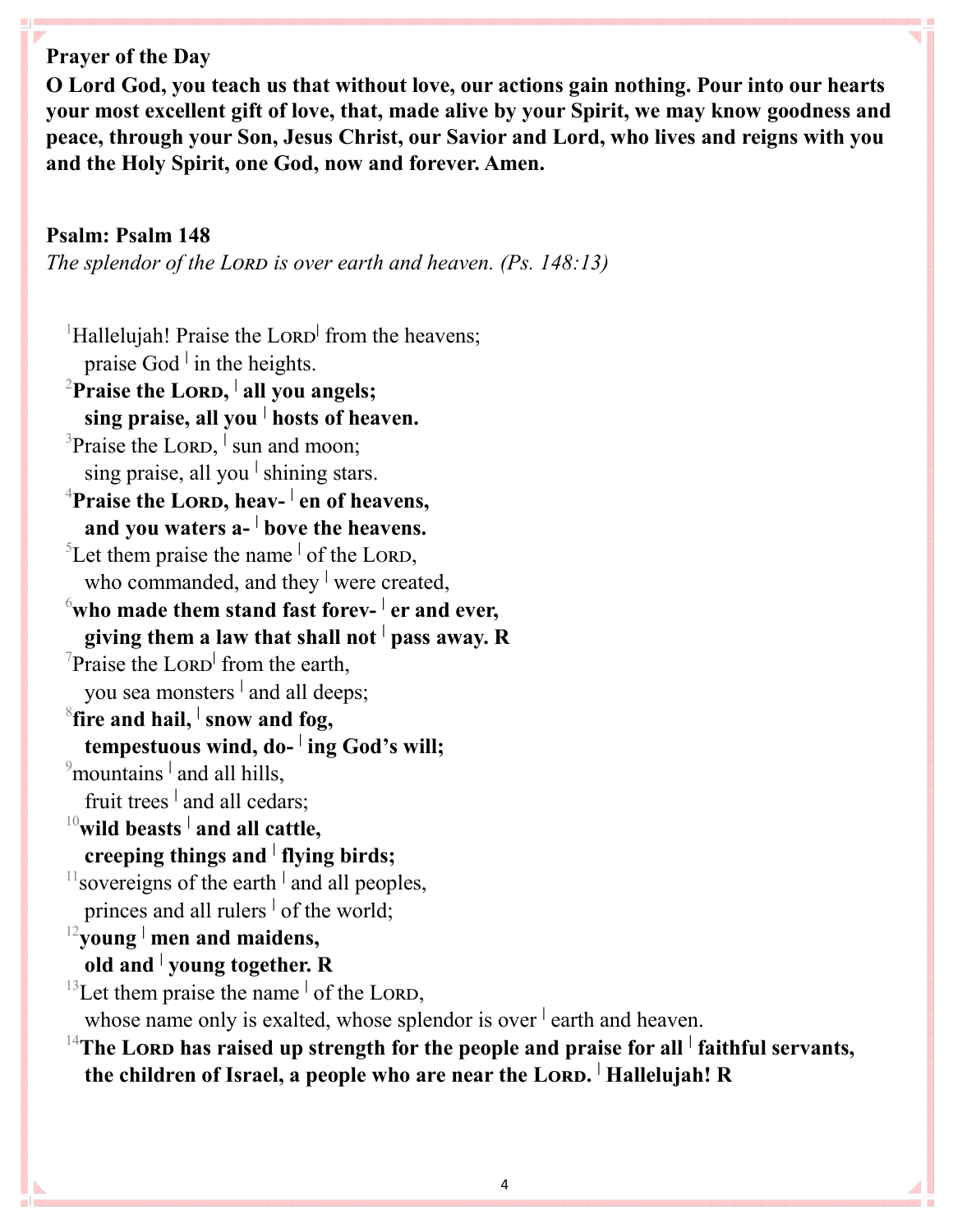## **Second Reading: Revelation 21:1-6**

*John's vision shows us that in the resurrection the new age has dawned; God dwells with us already. Yet we wait for the time when the tears that cloud our vision will be wiped away. Then we will see the new heaven, new earth, and new Jerusalem.*

 $1$ I saw a new heaven and a new earth; for the first heaven and the first earth had passed away, and the sea was no more. <sup>2</sup>And I saw the holy city, the new Jerusalem, coming down out of heaven from God, prepared as a bride adorned for her husband. <sup>3</sup>And I heard a loud voice from the throne saying,

"See, the home of God is among mortals. He will dwell with them; they will be his peoples, and God himself will be with them; <sup>4</sup>he will wipe every tear from their eyes. Death will be no more; mourning and crying and pain will be no more, for the first things have passed away."

<sup>5</sup>And the one who was seated on the throne said, "See, I am making all things new." Also he said, "Write this, for these words are trustworthy and true." <sup>6</sup>Then he said to me, "It is done! I am the Alpha and the Omega, the beginning and the end. To the thirsty I will give water as a gift from the spring of the water of life."

Lector: "The Word of the Lord"

#### **Response: "Thanks be to God."**

**Gospel Acclamation** "Alleluia" page 151

## **Gospel Response: "Glory to you, O Lord."**

## **Gospel: John 13:31-35**

*After washing the disciples' feet, predicting his betrayal, and then revealing his betrayer, Jesus speaks of his glorification on the cross. This deep complicated love of Jesus, even to death on the cross, will be the distinctive mark of Jesus' community.*

<sup>31</sup>When he had gone out, Jesus said, "Now the Son of Man has been glorified, and God has been glorified in him. <sup>32</sup>If God has been glorified in him, God will also glorify him in himself and will glorify him at once. <sup>33</sup>Little children, I am with you only a little longer. You will look for me; and as I said to the Jews so now I say to you, 'Where I am going, you cannot come.'<sup>34</sup>I give you a new commandment, that you love one another. Just as I have loved you, you also should love one another.  $\rm{^{33}By}$  this everyone will know that you are my disciples, if you have love for one another."

Pastor: "The Gospel of our Lord"

**Gospel Response: "Praise to you, O Christ"**

5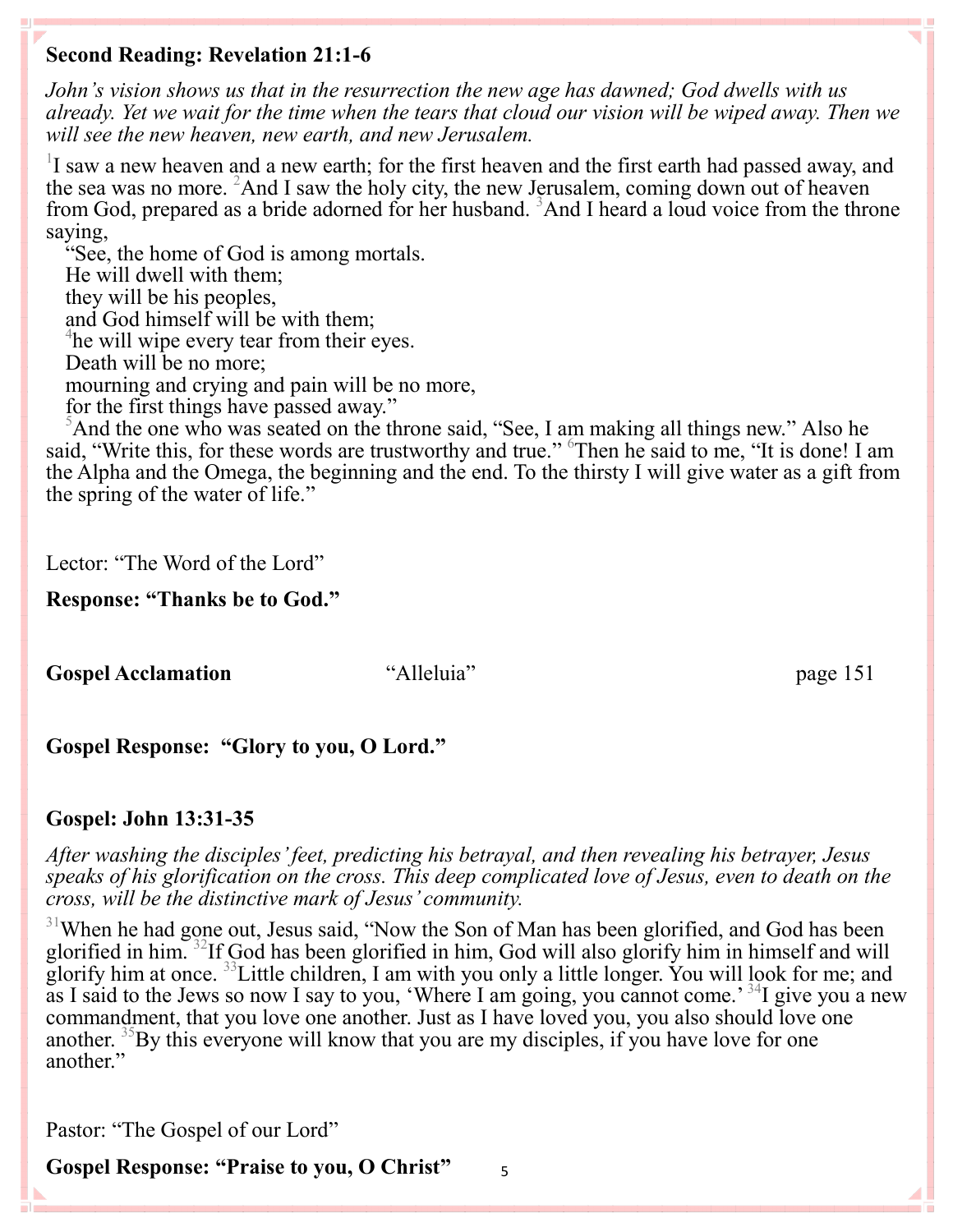# **Children's Message Message Hymn of the Day** *Alleluia! Jesus is Risen!* ELW 377

#### **Nicene Creed**

*We believe in one God, the Father, the Almighty, maker of heaven and earth, of all that is, seen and unseen.*

*We believe in one Lord, Jesus Christ, the only Son of God, eternally begotten of the Father, God from God, Light from Light, true God from true God, begotten, not made, of one Being with the Father; through him all things were made. For us and for our salvation he came down from heaven, was incarnate of the Holy Spirit and the virgin Mary and became truly human. For our sake he was crucified under Pontius Pilate; he suffered death and was buried. On the third day he rose again in accordance with the scriptures; he ascended into heaven and is seated at the right hand of the Father. He will come again in glory to judge the living and the dead, and his kingdom will have no end.*

*We believe in the Holy Spirit, the Lord, the giver of life, who proceeds from the Father and the Son, who with the Father and the Son is worshiped and glorified, who has spoken through the prophets. We believe in one holy catholic and apostolic church. We acknowledge one baptism for the forgiveness of sins. We look for the resurrection of the dead, and the life of the world to come. Amen*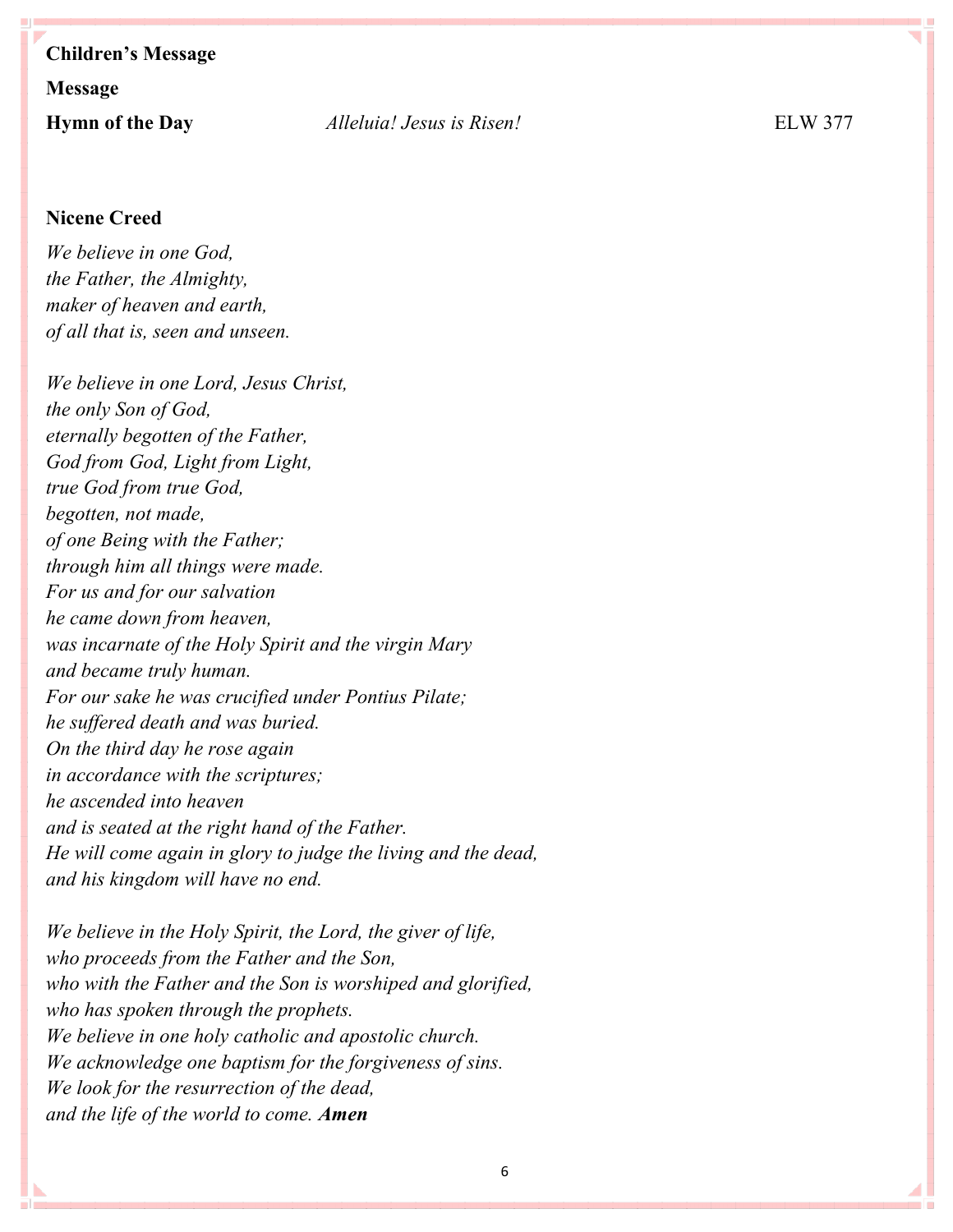#### **The Prayers of the People**

P: ...God, in your mercy,

**A: hear our prayer.**

### **Prayers of Concern and Thanks**

**God of Resurrection you are our source of life and hope.** We give thanks for your gifts of love and life; inspire us to be your hands and voice in your world; grant us courage to joyfully share your Good News. **We pray for our world, nation, and local communities.** We hold in prayer those who have contracted the COVID-19 virus, and the families of those who have died. We pray for medical workers, care providers, and first responders. We lift up those who feel anxious and worried. We pray for all the worlds' refugees and for peace in Ukraine.

Adult caregivers caring for loved ones

Anna Boortz - Cancer free but continuing her recovery process, please keep in your prayers (Friend of Robin & Steve Barker)

Bill Fox - doing well after heart attack, thank you for your prayers! (father of Amy Williams)

Bob Campbell - as he continues on his journey of being able to walk again

Bradán Breon - Praise God! Projected surgeries have gone from 5 down to 1. Cleft palate surgery planned when he is 1 year old. (grandson of Laurie Breon)

Brynn Charlie Grewe -Brynn has received her prosthetic feet/leg and is learning to walk again. Continued prayers for Brynn and her parents. (Ruth Gonzales' nephew's daughter)

Debbie Wold - Continuing to battle kidney and liver cancer - under new treatment protocol. Please continue to keep in your prayers. (friend of Robin Barker)

Diana Breon - health challenges

Douglas Prindle - suffered concussion from skiing accident (son-in-law of Dennis Heaton) Ellen Winter - health challenges

Frank Gonzales - recovered from internal bleeding & shingles, back to waiting for OSHU transplant appointments.

Jessica Knoepfle - Please pray for Jessica and her family. Her cancer is present again and she will start a new chemo regimen (daughter-in-law of Howard & Sharon Knoepfle)

Leslie Faxon - numbers have improved, back to Keytruda only infusions (friend of Ruth Gonzales) Margaret Larson - health challenges

Michael Larson - continuing prayers during chemotherapy for liver cancer (brother-in-law of Susan Maxwell)

Nathan & Brooklyn Sampaolo - Nathan recovering from brain surgery and improving every day. Brooklyn had baby Everly Rose born 3/22. Mom & baby doing well. Thank you for prayers! (family of Laurie Breon)

Patti Vincent - liver cancer, undergoing more treatment, continued prayers please (Liz & Steve Moore son's mother-in-law)

Those serving in uniform.

N

Family and friends of Mike Hopson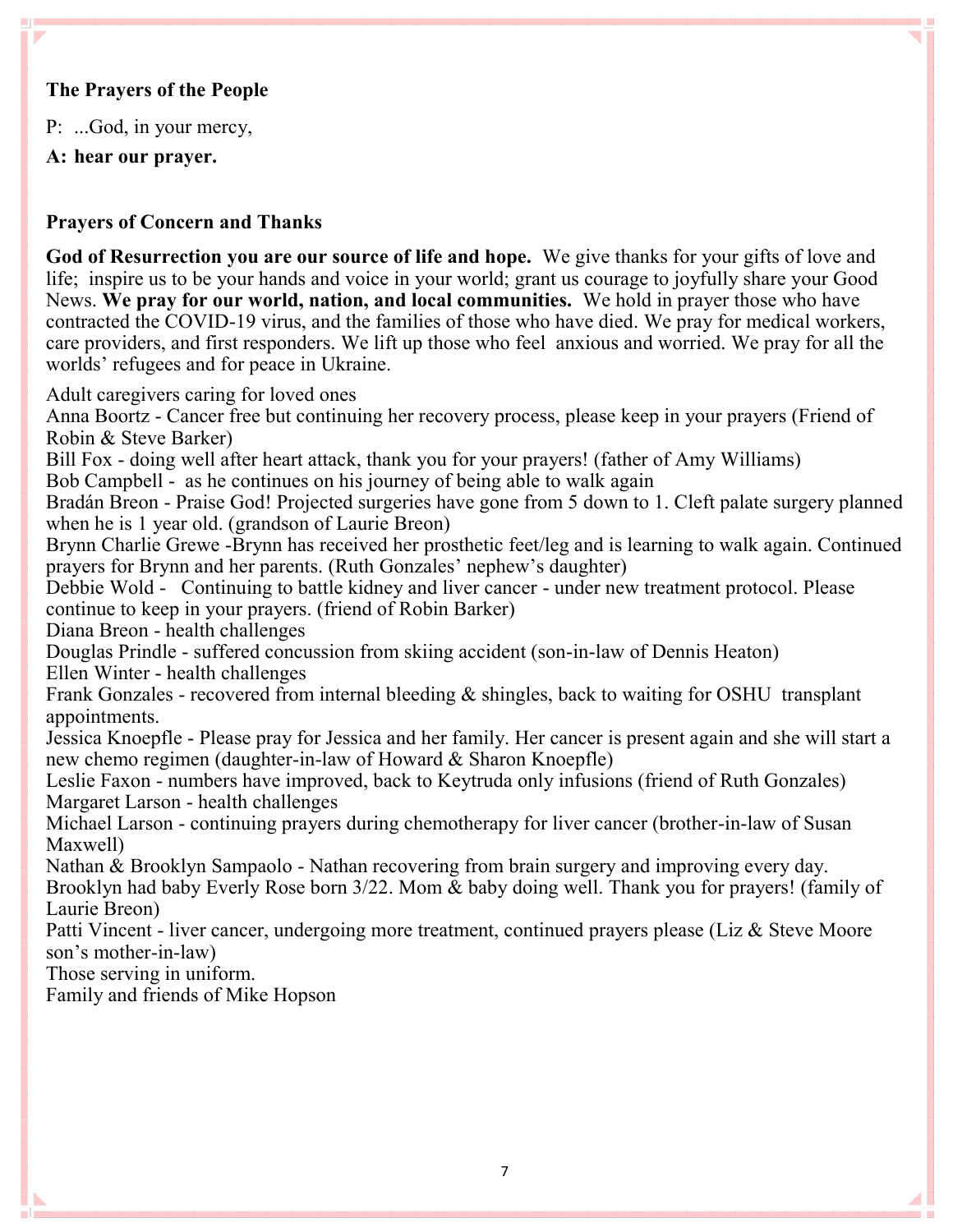**Passing of Peace -** from your seats, we greet those around us by saying, "God's peace be with you."

**Giving of Tithes and Offerings -** *for those who give electronically, thank you for your offering already given.*

#### **Offering Prayer**

#### **Great Thanksgiving**  page 152

#### **Words of the Lord's Supper and Lord's Prayer** page 154

#### **Distribution of The Meal**

- All who are baptized, desire renewal in Christ and strength for daily living are invited to the Lord's Supper.
- Infants and young children are invited to come forward with their parents to receive a blessing.
- Wine is in the individual cups and Grape juice is available for those who desire and is located in the center of the serving tray.

**Choir Anthem** *"You Are Mine"*

**Communion Prayer and Blessing**

**Sending Song** *I Come with Joy* **ELW** 482

**Postlude**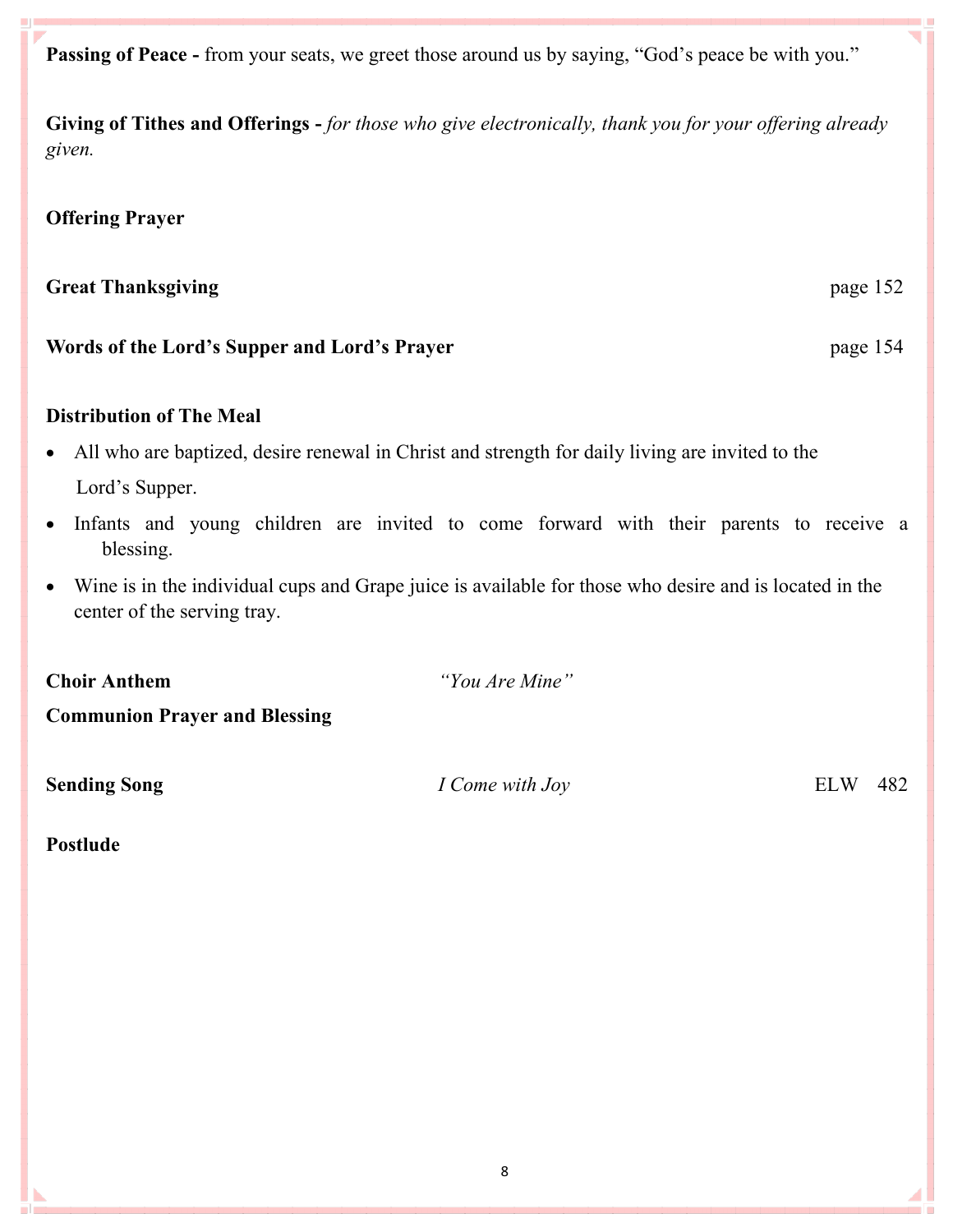# **PRAYERS OF THE PEOPLE**

Set free from captivity to sin and death, we pray to the God of resurrection for the church, people in need, and all of creation.

## *A brief silence.*

Loving God, lead us to follow your Spirit, rather than our own prejudices or desires, as the church cares for one another. Open us to perceive your gifts in those we least expect. God, in your mercy,

## **hear our prayer.**

Inspire us to praise you through the beauty and majesty of the natural world around us (*local natural areas may be named). Urge us toward more deliberate care of the world you have made. God, in your mercy,*

## **hear our prayer.**

Humble the rulers of nations before your splendor. Direct them to the people who need their attention most, and turn them from the temptation to hoard wealth or power. God, in your mercy,

## **hear our prayer.**

Merciful God, we pray for peace as war rages in Ukraine. Shelter all living in fear; protect those seeking refuge in neighboring countries; sustain families separated by the horrors of war; tend to those who are injured; comfort all who mourn their dead. Direct your people into the way of peace. God, in your mercy,

## **hear our prayer.**

Hasten to dwell among those who are in pain or distress (*especially). As Christ enters our deepest suffering, remain with those experiencing despair and great need. God, in your mercy,*

## **hear our prayer.**

Place holy love at the center of all our relationships and communities. By your love heal us, convict us, and renew us. Bring an end to racism in our churches and communities. Let everyone know your goodness by the love we show one another. God, in your mercy,

## **hear our prayer.**

*For what else do the people of God pray? We will take a few moments to pray silently, and/or offer prayers in the chat box for those who are online.*

Give us a place in the diverse company of your beloved saints. Teach us the value of each person's identity, and bless us with a shared identity as your children, kindred of Christ. God, in your mercy,

## **hear our prayer.**

In your mercy, O God, respond to these prayers, and renew us by your life-giving Spirit; through Jesus Christ, our Savior.

#### Amen. 9